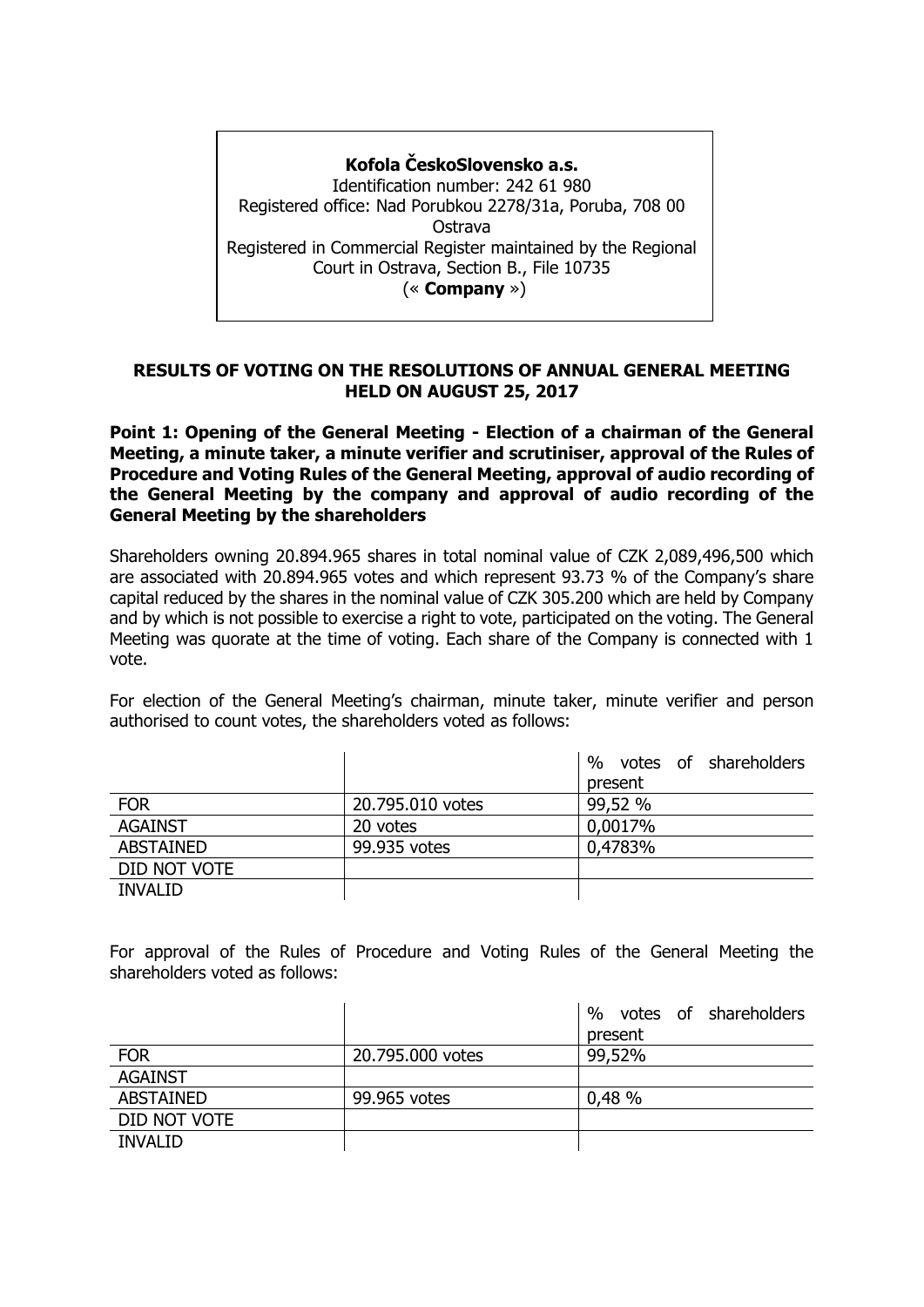For the approval of making audio recording of the General Meeting by the Company, the shareholders voted as follows:

|                  |                  | $\%$<br>votes of shareholders |
|------------------|------------------|-------------------------------|
|                  |                  | present                       |
| <b>FOR</b>       | 20.795.000 votes | 99,52%                        |
| <b>AGAINST</b>   | 20 votes         | 0,0017%                       |
| <b>ABSTAINED</b> | 99.945 votes     | 0,4783%                       |
| DID NOT VOTE     |                  |                               |
| <b>INVALID</b>   |                  |                               |

For the approval of making audio recording of the General Meeting by the shareholders, the shareholders voted as follows:

|                  |                  | %<br>votes of shareholders |
|------------------|------------------|----------------------------|
|                  |                  | present                    |
| <b>FOR</b>       | 99.965 votes     | 0,48%                      |
| <b>AGAINST</b>   | 20.795.000 votes | 99,52%                     |
| <b>ABSTAINED</b> |                  |                            |
| DID NOT VOTE     |                  |                            |
| <b>INVALID</b>   |                  |                            |

## **Point 2: Approval of the Facility agreement and Financial Documents**

Shareholders owning 21.030.539 shares in total nominal value of CZK 2,103,053,900 which are associated with 21.030.539 votes and which represent 94.34 % of the Company's share capital reduced by the shares in the nominal value of CZK 305.200 which are held by Company and by which is not possible to exercise a right to vote, participated on the voting. The General Meeting was quorate at the time of voting. Each share of the Company is connected with 1 vote.

For the approval of the Facility agreement and Financial Documents according to a proposal of the Board of Directors, the shareholders voted as follows:

|                  |                  | $\%$<br>votes of shareholders |
|------------------|------------------|-------------------------------|
|                  |                  | present                       |
| <b>FOR</b>       | 20.930.594 votes | 99,52 %                       |
| <b>AGAINST</b>   | 99.933 votes     | 0,475%                        |
| <b>ABSTAINED</b> | 12 votes         | 0,005%                        |
| DID NOT VOTE     |                  |                               |
| <b>INVALID</b>   |                  |                               |

There was no voting on a counterproposal of the Company's shareholder Karlovarské minerální vody a.s.

#### **Point 3: Approval of acquisition of shares issued by the company under the public bid to buy shares made by the company RADENSKA, družba za polnitev mineralnih voda in brezalkoholnih pijač, d.o.o.**

Shareholders owning 21.030.539 shares in total nominal value of CZK 2,103,053,900 which are associated with 21.030.539 votes and which represent 94.34 % of the Company's share capital reduced by the shares in the nominal value of CZK 305.200 which are held by Company and by which is not possible to exercise a right to vote, participated on the voting. The General Meeting was quorate at the time of voting. Each share of the Company is connected with 1 vote.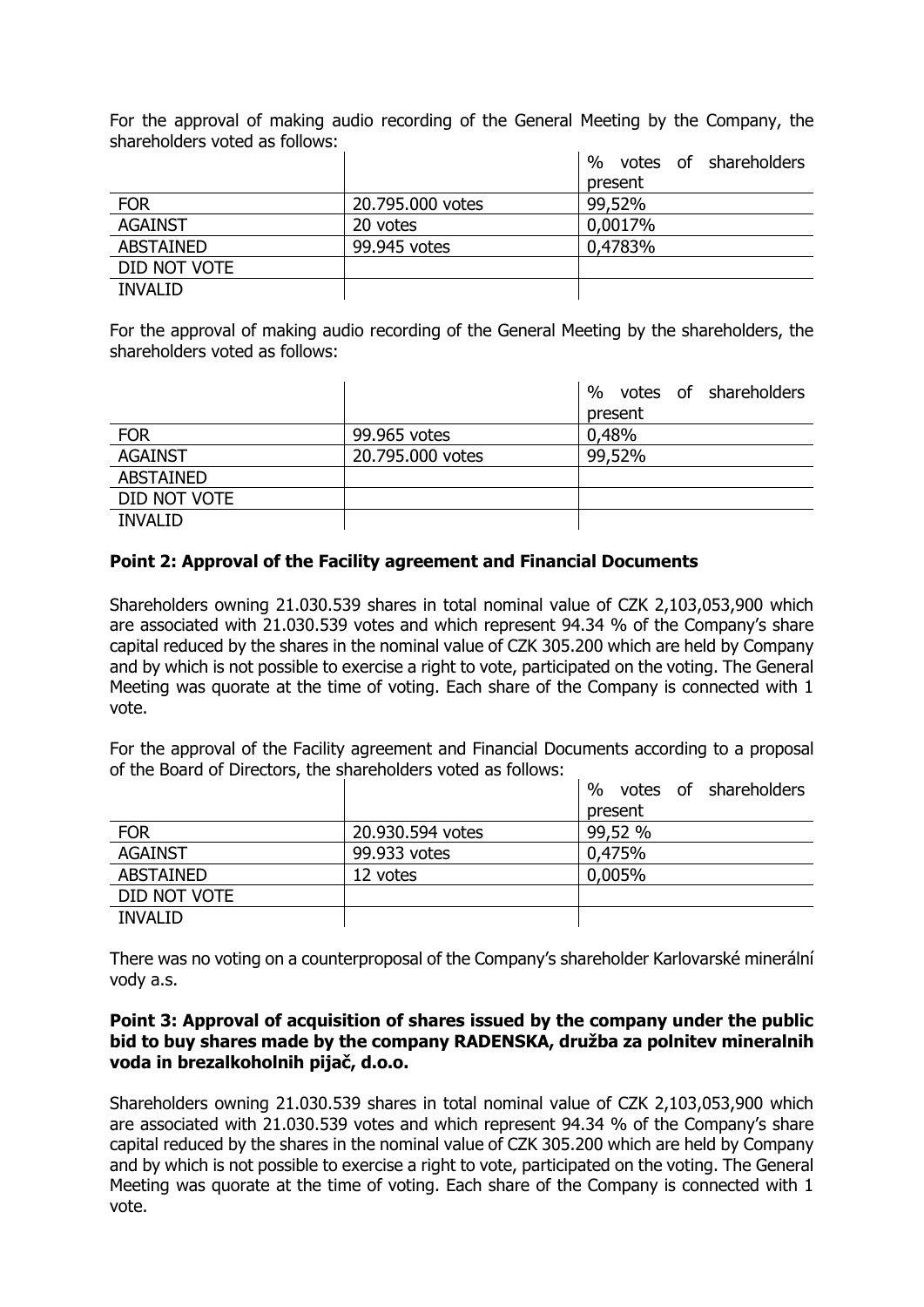For the approval of acquisition of shares issued by the company under the public bid to buy shares made by the company RADENSKA, družba za polnitev mineralnih voda in brezalkoholnih pijač, d.o.o. according to a proposal of the Board of Directors, the shareholders voted as follows:

|                  |                  | votes of shareholders<br>$\%$ |
|------------------|------------------|-------------------------------|
|                  |                  | present                       |
| <b>FOR</b>       | 0                | $0\%$                         |
| <b>AGAINST</b>   | 20.894.963 votes | 99,35%                        |
| <b>ABSTAINED</b> | 135.576 votes    | 0,65%                         |
| DID NOT VOTE     |                  |                               |
| <b>INVALID</b>   |                  |                               |

For the approval of acquisition of shares issued by the company under the public bid to buy shares made by the company RADENSKA, družba za polnitev mineralnih voda in brezalkoholnih pijač, d.o.o. according to a counterproposal of a qualified shareholder – AETOS a.s., the shareholders voted as follows:

|                  |                  | $\%$<br>votes of shareholders |
|------------------|------------------|-------------------------------|
|                  |                  | present                       |
| <b>FOR</b>       | 20.795.000 votes | 98,88%                        |
| <b>AGAINST</b>   | 99.933 votes     | 0,47%                         |
| <b>ABSTAINED</b> | 135.606 votes    | 0,65%                         |
| DID NOT VOTE     |                  |                               |
| <b>INVALID</b>   |                  |                               |

There was no voting on a counterproposal of the Company's shareholder Karlovarské minerální vody a.s.

### **Point 4: Approval of acquisition of shares issued by the company Kofola ČeskoSlovensko a.s. by the company RADENSKA, družba za polnitev mineralnih voda in brezalkoholnih pijač, d.o.o.**

Shareholders owning 20.894.965 shares in total nominal value of CZK 2,089,496,500 which are associated with 20.894.965 votes and which represent 93.73 % of the Company's share capital reduced by the shares in the nominal value of CZK 305.200 which are held by Company and by which is not possible to exercise a right to vote, participated on the voting. The General Meeting was quorate at the time of voting. Each share of the Company is connected with 1 vote.

For the decision on the resolution that there would be no voting on the point No. 4 of the agenda of the General Meeting since it would bring the same resolution that had been approved under the point No. 3, according to a proposal of a shareholder – Karlovarské minerální vody a.s., the shareholders voted as follows:

|                  |                  | % votes of shareholders |
|------------------|------------------|-------------------------|
|                  |                  | present                 |
| <b>FOR</b>       | 99.933 votes     | 0,48%                   |
| <b>AGAINST</b>   | 20.795.000 votes | 99,52%                  |
| <b>ABSTAINED</b> | 32 votes         | $(0,00015\%)$           |
| DID NOT VOTE     |                  |                         |
| <b>INVALID</b>   |                  |                         |